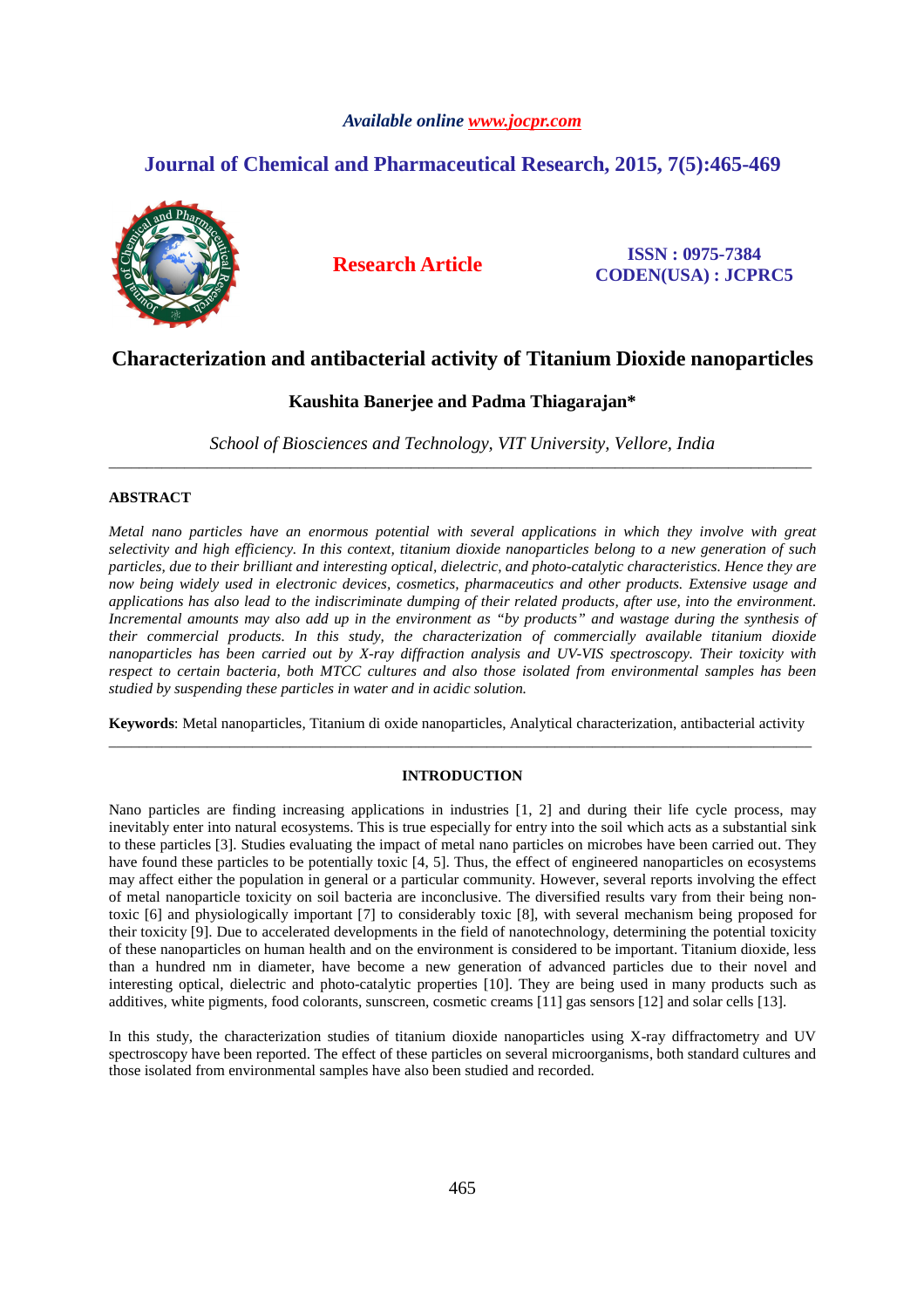#### **EXPERIMENTAL SECTION**

*\_\_\_\_\_\_\_\_\_\_\_\_\_\_\_\_\_\_\_\_\_\_\_\_\_\_\_\_\_\_\_\_\_\_\_\_\_\_\_\_\_\_\_\_\_\_\_\_\_\_\_\_\_\_\_\_\_\_\_\_\_\_\_\_\_\_\_\_\_\_\_\_\_\_\_\_\_\_*

Chemicals and media: Pure rutile Titanium dioxide nanoparticles and other fine chemicals were purchased from Sisco Research Laboratories Pvt. Ltd. Media chemicals were from Hi Media.

Microbial cultures: MTCC bacterial cultures were procured from Institute of Microbial Technology, Chandigarh, India. The test organisms used were 4300 **-** *Micrococcus luteus,* 3160 *- Staphylococcus aureus,* 441 *- Bacillus subtilis,* 8076 *-Pseudomonas aeroginosa,* 9493 *- Proteus mirabilis,* 7407 *- Klebsiella pneumoniae,* 443 *- Eshcherichia coli,* 3231 *-Salmonella typhimurium,* 111 *- Enterobacter aerogenes* 

**Environmental samples**: Micro-organisms were isolated from three sources, *viz.,* soil, marine source and sewage by following standard procedures.

#### **Characterizations of Titanium dioxide nanoparticles**

**a.** UV analysis: The absorption spectra of the TiO<sub>2</sub> nanoparticles were measured by UV/Vis spectrophotometer equipped (Perkin Elmer Lambda 35) with an integrating sphere. The spectra were recorded at room temperature in the range of 250-450 nm.

b. XRD Analysis: X-ray powder diffraction (XRD) experiments on  $TiO<sub>2</sub>$  nanoparticles were conducted using Shimadzu 27000S spectrometer with at 40 kV, 40 mA using CuKα radiation. Scans were made in the 2θ range 10- 80° with a scan rate of 1°/min in wide-angle diffraction.

### **Antibacterial activity of TiO2 nanoparticles against MTCC cultures and environmental samples**

The antibacterial activities of  $TiO<sub>2</sub>$  nanoparticles against nine MTCC organisms and the organisms isolated from environmental samples, were tested by the well diffusion method [14].The cultures were inoculated in nutrient broth at 37°C for 24 hours, and swabbed onto Muller Hinton Agar (MHA) plates. A concentration of 1% TiO<sub>2</sub> in water was prepared and used to check for the zone of inhibition on standard bacterial cultures. Wells were punched onto the MHA plates using a sterile well borer and the sample was added to the wells. Water was used as the control. The plates were incubated at 37˚C for 24 hours and were checked for zones of inhibition. The activities against the standard cultures were also tested, following the same procedure, with 1 % TiO<sub>2</sub> prepared in dilute sulphuric acid based acidic water by checking for the zone of inhibition. Methicillin, rifampin, ciprofloxin, tetracycline and bacitracin discs were used as positive controls and the diluted acid were used as controls.

### **RESULTS AND DISCUSSION**

Metal oxide nanoparticles are known to have antimicrobial activities and numerous other biomedical applications [1,2]. In this context, reports have shown  $TiO<sub>2</sub>$  nanoparticles to possess excellent photocatalytic activity [10]. It has also been reported that these particles check the multiplication and reproduction of certain bacteria by decomposing the cell membrane and its components. There has been increasing interest in utilizing photocatalytic properties of TiO2 for disinfection of surfaces, air and water and controlling water pollution and in waste water treatment [15]. However,  $TiO<sub>2</sub>$  is an insoluble powder which is itself not dissolved during the degradation of complex organic compounds.

**Characterisation of TiO<sub>2</sub> nanoparticles:** Commercial rutile TiO<sub>2</sub> nanoparticles were analyzed by UV-VIS spectroscopy and X-ray diffraction technique. The UV spectrum showed maximum absorbance at 340nm as seen from Fig 1.



**Fig 1**: **UV-Vis spectrum of 1 % Titanium dioxide nanoparticles in water**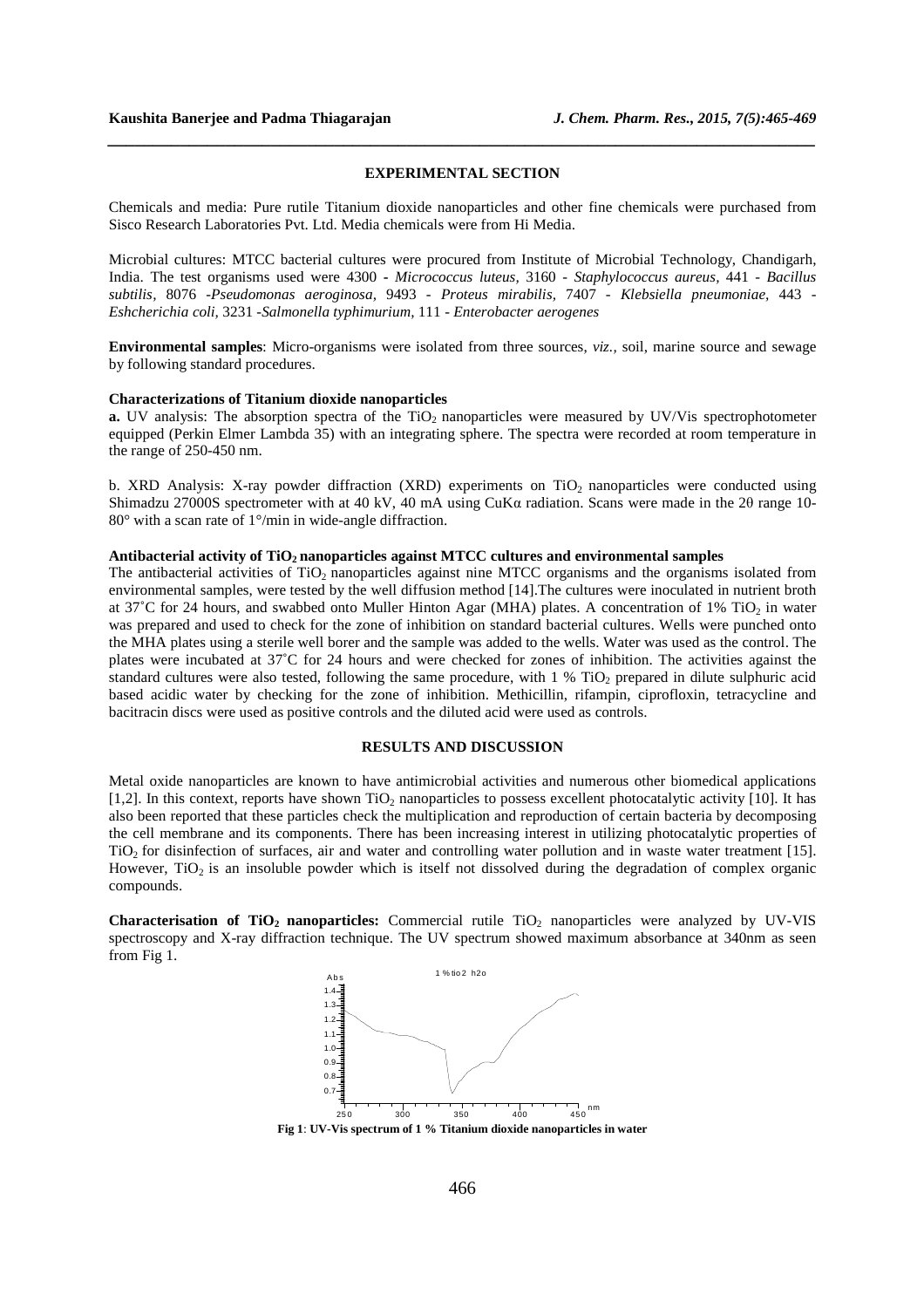This is responsible for the photocatalytic activity of the nanoparticles to a major extent. Many reports of photocatalytic mechanism for antibacterial activities are based on UV/TiO2 systems, which propose that there are different pathways for inhibiting bacterial growth, including the major ones which have detrimental effects on DNA molecules, and cell wall along with cell membrane damage and lysis that leads to leakage of cell contents [16, 17]. Decrease or loss of respiratory activities due to oxidation/loss of coenzyme A has also been observed [18].

*\_\_\_\_\_\_\_\_\_\_\_\_\_\_\_\_\_\_\_\_\_\_\_\_\_\_\_\_\_\_\_\_\_\_\_\_\_\_\_\_\_\_\_\_\_\_\_\_\_\_\_\_\_\_\_\_\_\_\_\_\_\_\_\_\_\_\_\_\_\_\_\_\_\_\_\_\_\_*

Fig. 2 shows the XRD analysis results of Titanium dioxide nanoparticles in water shows narrow diffraction peaks of sharp intensity with these corresponding to the rutile phase (TiO2, JCPDS card #75-1753).



#### **Antibacterial activity of TiO2 nanoparticles against MTCC cultures**

No zone of inhibition was observed for 1% TiO<sub>2</sub> prepared in aqueous medium, against the nine MTCC bacterial cultures. However, with TiO<sub>2</sub> dispersed in acid, slight zones were seen, as compared to the plain diluted acid, in case of certain bacteria. Most of these zones were not very significant. The results are depicted in Table 1.

| <b>MTCC</b> cultures | $1\%$ TiO <sub>2</sub> in diluted acid | Diluted acid (cm) |
|----------------------|----------------------------------------|-------------------|
| 441                  | 1.4                                    | 1.00              |
| 9493                 | 1.7                                    | 1.7               |
| 111                  | 1.7                                    | 1.6               |
| 8076                 | 1.5                                    | 1.4               |
| 3231                 | 1.8                                    | 1.5               |
| 3160                 | 1.5                                    | 1.4               |
| 443                  | 1.3                                    | 1.5               |
| 4300                 | 2.0                                    | 1.6               |
| 7407                 | 1.7                                    | 1.6               |

**Table 1: Zones of inhibition (cm) with 1% TiO2 in acid and diluted acid**

### **Characterisation of bacteria isolated from environmental samples**

Using colony morphology, the bacteria isolated from the various environmental sources were characterized and identified as *E.coli*, *Pseudomonas* sp.*,* and *Bacillus* sp*.* The analysis is illustrated briefly in Table 2, 3 and 4.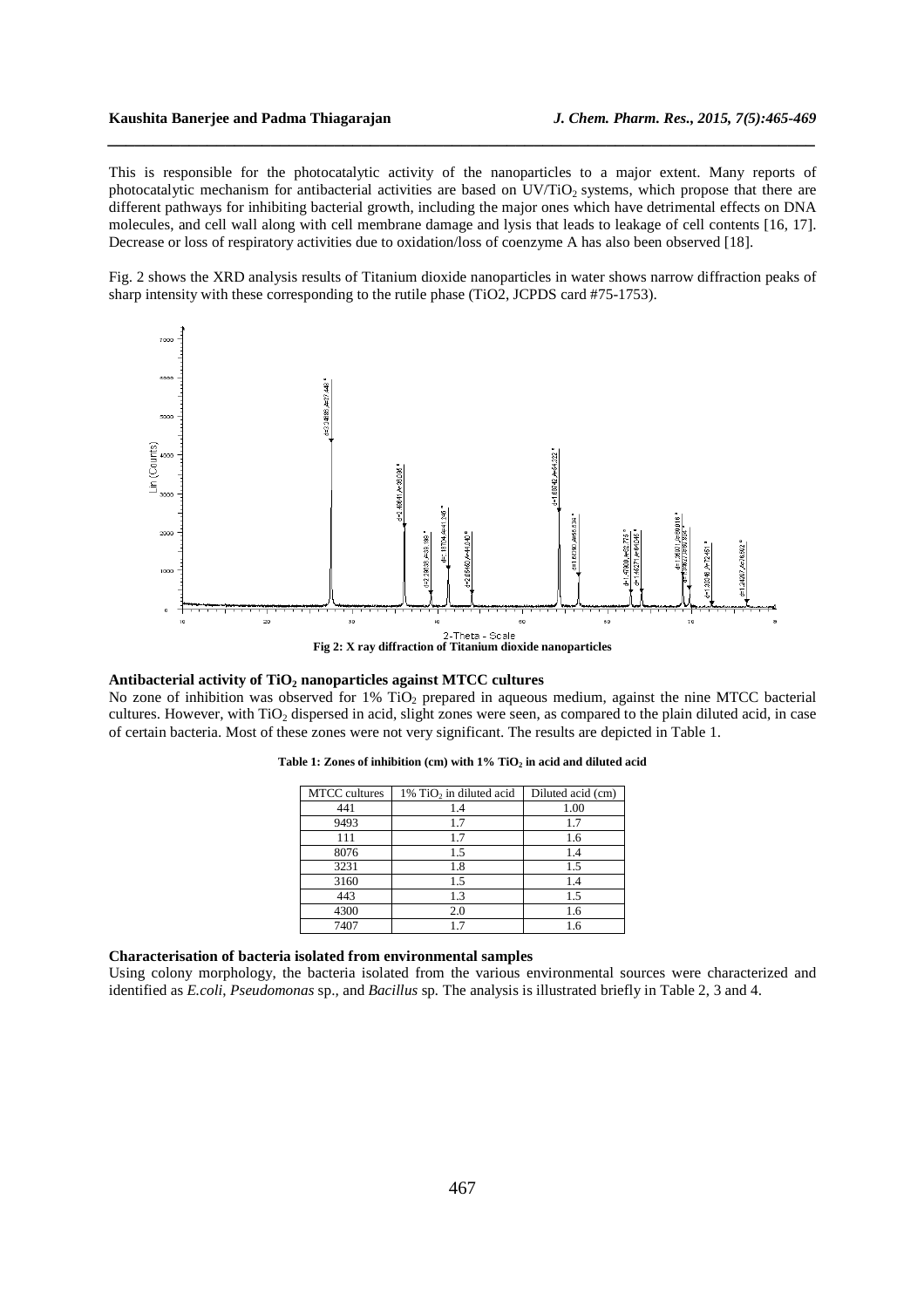| <b>Dilution</b> | No. of colonies | cfu    | Colour          | Form       | <b>Margin</b> | <b>Elevation</b> | <b>Opacity</b> | Consistency | <b>Gram character</b>  |
|-----------------|-----------------|--------|-----------------|------------|---------------|------------------|----------------|-------------|------------------------|
| 1/100           | 48(4)           | 0.48   | off-white       | circular   | entire        | flat             | opaque         | butyrous    | $G +ve$ bacilli        |
|                 |                 |        | off-white       | irregular  | undulate      | umbonate         | opaque         | butyrous    | $G + ve$ bacilli       |
|                 |                 |        | off-white       | circular   | entire        | convex           | opaque         | mucoid      | $G + ve$ cocco bacilli |
|                 |                 |        | Yellow          | circular   | entire        | convex           | opaque         | butyrous    | $G + ve$ bacilli       |
| 1/1000          | 40(7)           | 0.04   | iridescent      | irregular  | undulate      | flat             | translucent    | viscid      | G -ve cocco bacilli    |
|                 |                 |        | off-white       | irregular  | undulate      | flat             | opaque         | viscid      | $G +ve$ bacilli        |
|                 |                 |        | off-white       | irregular  | undulate      | flat             | opaque         | butyrous    | G -ve bacilli          |
|                 |                 |        | greenish yellow | irregular  | undulate      | flat             | translucent    | butyrous    | $G +ve$ bacilli        |
|                 |                 |        | off-white       | circular   | entire        | flat             | opaque         | butyrous    | G -ve bacilli          |
|                 |                 |        | off-white       | punctiform | entire        | flat             | opaque         | butyrous    | G -ve cocco bacilli    |
|                 |                 |        | off-white       | circular   | entire        | flat             | opaque         | brittle     | G -ve bacilli          |
| 1/10000         | 12(1)           | 0.0012 | off-white       | circular   | entire        | flat             | opaque         | viscid      | $G +ve$ bacilli        |

**Table 2: Colony characteristics of organisms isolated from sewage sample** 

*\_\_\_\_\_\_\_\_\_\_\_\_\_\_\_\_\_\_\_\_\_\_\_\_\_\_\_\_\_\_\_\_\_\_\_\_\_\_\_\_\_\_\_\_\_\_\_\_\_\_\_\_\_\_\_\_\_\_\_\_\_\_\_\_\_\_\_\_\_\_\_\_\_\_\_\_\_\_*

**Table 3: Colony characteristic of organisms isolated from marine water samples** 

| <b>Dilution</b> | No. of colonies | <b>Cfu</b> | Colour    | Form      | Margin   | <b>Elevation</b> | <b>Opacity</b> | Consistencv | <b>Gram character</b>  |
|-----------------|-----------------|------------|-----------|-----------|----------|------------------|----------------|-------------|------------------------|
| 1/100           | (1)             | 0.11       | off-white | circular  | entire   | flat             | opaque         | butyrous    | G -ve bacilli          |
| 1/10000         | 5(4)            | 0.0005     | off-white | circular  | undulate | flat             | opaque         | butyrous    | $G + ve cocci$         |
|                 |                 |            | off-white | irregular | undulate | flat             | opaque         | butyrous    | G -ve cocco bacilli    |
|                 |                 |            | off-white | circular  | entire   | flat             | opaque         | butyrous    | $G + ve$ cocco bacilli |
|                 |                 |            | off-white | irregular | undulate | flat             | opaque         | butyrous    | G -ve cocco bacilli    |

**Table 4: Colony characteristics of organisms isolated from soil sample**

| <b>Dilution</b> | No. of colonies | cfu    | Colour    | Form      | <b>Margin</b> | <b>Elevation</b> | <b>Opacity</b> | Consistency | <b>Gram character</b> |
|-----------------|-----------------|--------|-----------|-----------|---------------|------------------|----------------|-------------|-----------------------|
| 1/100           |                 | 0.26   | off-white | irregular | lobate        | flat             | opaque         | butyrous    | $G + ve$ bacilli      |
|                 |                 |        | off-white | circular  | entire        | flat             | opaque         | butyrous    | G -ve bacilli         |
|                 | 26(5)           |        | off-white | circular  | entire        | flat             | transluscent   | butyrous    | $G +ve$ bacilli       |
|                 |                 |        | off-white | irregular | undulate      | umbonate         | opaque         | viscid      | G -ve bacilli         |
|                 |                 |        | off-white | irregular | undulate      | flat             | opaque         | butyrous    | G-ve bacilli          |
| 1/1000          | 5(2)            | 0.005  | off-white | circular  | entire        | flat             | opaque         | viscid      | G -ve bacilli         |
|                 |                 |        | off-white | irregular | lobate        | flat             | opaque         | butyrous    | $G +ve$ bacilli       |
| 1/10000         | 31(2)           | 0.0031 | off-white | circular  | entire        | umbonate         | opaque         | viscid      | G -ve bacilli         |
|                 |                 |        | off-white | circular  | entire        | flat             | opaque         | viscid      | G -ve bacilli         |

Water dispersed TiO<sub>2</sub> nanoparticles showed no inhibitory activity against organisms isolated from the environmental samples listed in Tables 2, 3 and 4, that largely included three ubiquitous organisms, *viz., E.coli*, *Pseudomonas* sp.*,*  and *Bacillus* sp. This is in contrast to previous reports wherein a concentration dependent inhibition has been observed [19]. In this study, there was an observable zone of inhibition with  $1\%$  TiO<sub>2</sub> prepared with diluted acid. This zone was also seen with the plain diluted acid and hence it can be inferred that it may be due to the acid which serves as a medium for the nanoparticle dispersion and not due to the particles themselves.

Though reports discussed previously show antibacterial activity for titanium dioxide particles, significant activity has not been observed in the present work. It has also been suggested that the resting stages, particularly bacterial endospores, fungal spores and protozoan cysts, are generally more resistant than the vegetative forms, possibly due to the increased cell wall thickness. The degradation of the microbes, whenever it happens is possibly due to cell wall damage and cytoplasmic membrane lysis. This may be due to the production of reactive oxygen species such as hydroxyl radicals and hydrogen peroxide that initially leads to leakage of cellular contents followed by cell lysis leading to complete mineralisation of the organism. It is inferred that the inhibition and degradation whenever observed is due to the medium of dispersion of the particles (in case of it not being water) and not because of the particles themselves. Hence it is recommended to use these particles as their dispersions in water and not in any other solvent as it may harm the environmental microbes in the long run if their disposal is not properly effected. Currently the dispersion these nanoparticles in natural oil based aqueous emulsions is being explored in our laboratory.

#### **CONCLUSION**

Commercial rutile TiO<sub>2</sub> nanoparticles were characterised using with UV-VIS and by XRD techniques. They showed an absorbance at 340nm and rutile crystal structure. Their one percent dispersions in water and dilute acid were